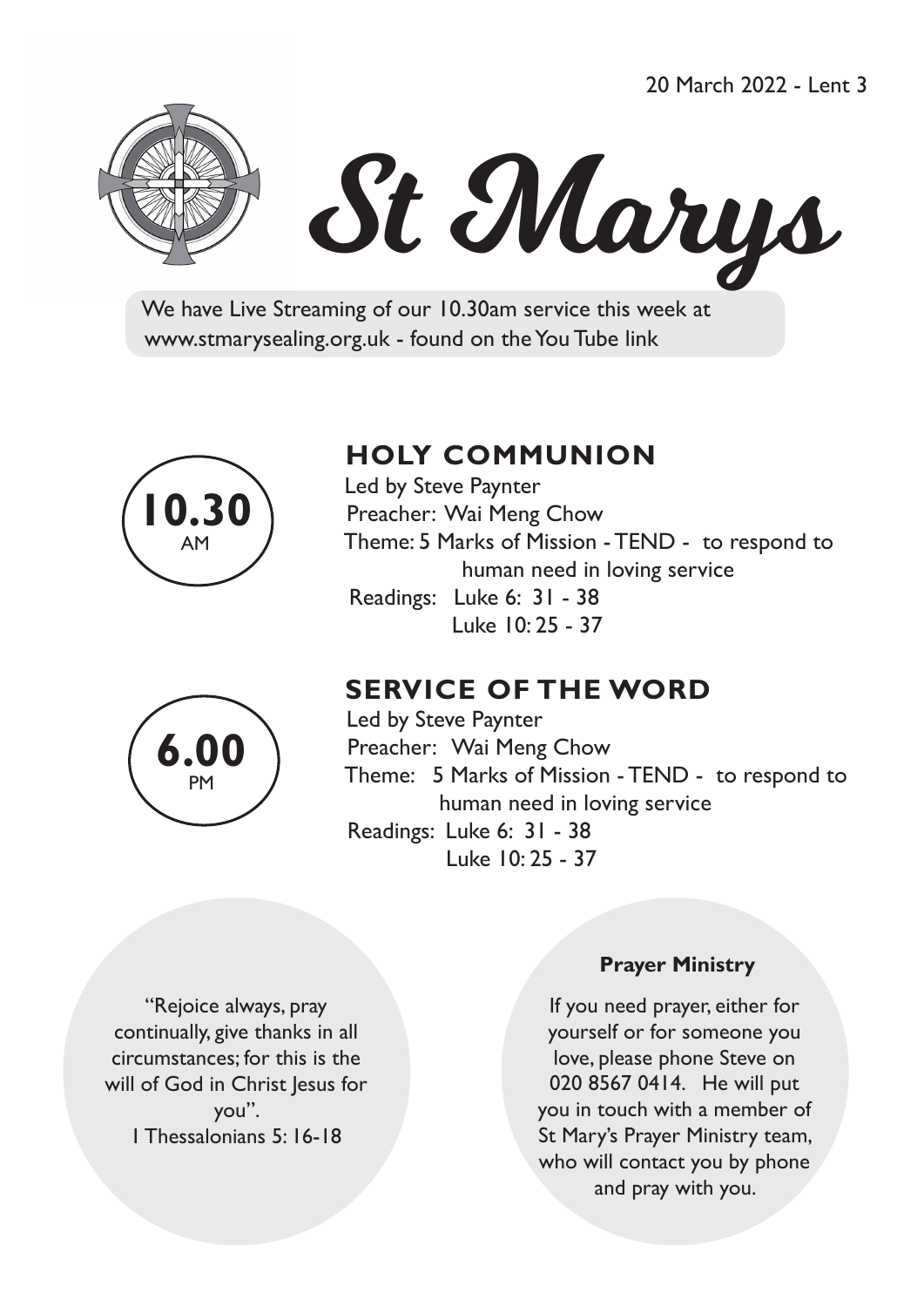# **ELECTORAL ROLL / APCM**

The electoral roll is being updated ready for the **Annual Parochial Church Meeting on Sunday 22 May.** If you are already on it you do not need to apply again. If you have never been on it, are over 16 and baptised, live in the parish of St Mary's or if you don't live in the parish you have been attending for over six months, please consider going on it. It is your way of saying 'This is my church'.

There are forms at the back of the church. If you would like one sent electronically please contact the church office. Please take time to complete one. Jean Barclay is the electoral roll officer for St Mary's, please speak to her if you would like more information or clarification on completing the form. (Do also consider collecting and filling in a Welcome Card, also on the desk)

The APCM is an important event in the life of our Church Family involving amongst other things the election of members of the Parochial Church Council (PCC) and Churchwardens. If you are interested in going on the PCC or being able to vote for people to go on the PCC, you will need to be on the electoral roll and the **deadline for going on the electoral roll for this year's APCM is 24 April 2022.**

The PCC is charged with "Promoting in the parish the whole mission of the Church, pastoral, evangelistic, social, and ecumenical." As Charity Trustees, PCC members working with the vicar have responsibility for ensuring St Mary's is well run, is solvent and is delivering on our God given mission. Honestly, it is not as scary as it sounds and is very rewarding. There is also the option to be part of the leadership of St Mary's by joining committees or groups reporting to the PCC.

If you wish to find out more, please contact the PCC Secretary Wei Hei (weihei.kipling@talktalk.net) – the final PCC meeting before the APCM will be on Monday 25 April at 8pm if you would like to attend a meeting before making a decision.

On **Monday 28th March between 1-3pm,** St. Mary's will be opening the first session of the **South Ealing Community Food Cupboard (SECFC)** in the old vestry and flower room, access from outside. The SEC Food Cupboard is being set up to reduce waste. Volunteers receive or collect surplus food from the supermarkets that would otherwise go to landfill (e.g. via Felix Project) and makes it available to anyone and everyone from the local area. The SEC Food Cupboard is available to all – it's aim is purely to reduce waste and associated carbon emissions and everyone can help with that. Always Free! Do support this project by coming and taking away good quality free food. Steve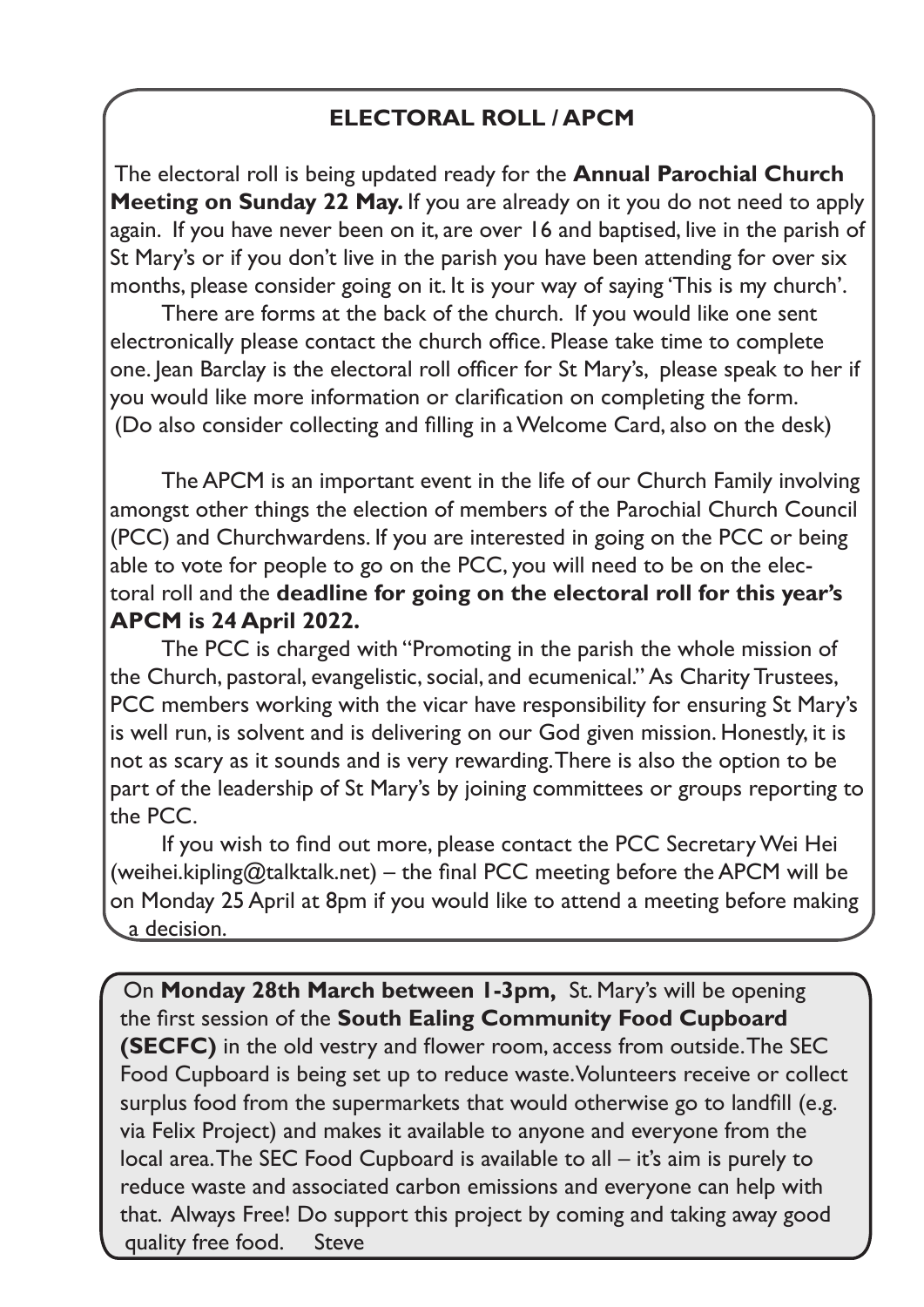# **HOLY COMMUNION**

Starting this **Sunday, 20 March,** we will be offering wine (the common cup) at our services. It will of course be a personal choice for everyone, as not all will want to do this yet. If you are not receiving wine, please return to your seat as soon as you have received the bread.



# **AFGHANISTAN APPEAL**

We now have a total £4,752. 50 including gift aid. We will send it to Tear Fund so that it can be used to provide food, medical packs and warm clothing for the people of Afghanistan. All these things are very much needed, and we need to keep the people of Afghanistan in our prayers.

Thank you so much everyone who has given so generously. I think it is an amazing result, and it shows what a caring church we are.

The **Thanksgiving Service for Ian Goldsmid** will take place on Friday **April 1st at 2pm** in St. Mary's Church followed by tea in the Polygon. Everyone is welcome. Christine would appreciate if you could let her know if you will be attending for catering purposes.

**Ealing Transition**: Join us at **St. Mary's on 20th March 2022 at 7.30pm**  for a screening and discussion of "Breaking Boundaries", a film featuring Swedish Scientist Johan Rockstrom and David Attenborough. Johan Rockstrom has spent a lifetime looking at our planetary system, asking himself what has made it stable enough to support humanity's rapid development over the past 10000 years, and what it means now that humanity has left this zone of stability behind. This is an evocative and poignant look at humanity's impact on our planet, and what we need to change to ensure a liveable future for ourselves. The film lasts just over an hour and there will be a time for refreshments and discussion afterwards. Steve.

# **PLEASE PRAY OR GIVE THANKS FOR …**

- all those ill in body or spirit, lonely, depressed or recently bereaved.
- Viv, husband of Hazel Neaverson, still in hospital, but his heart operation had been postponed.
- for all the people in UK who have relatives in Ukraine who are sheltering from the bombings and invasion and those fleeing to other countries for safety.